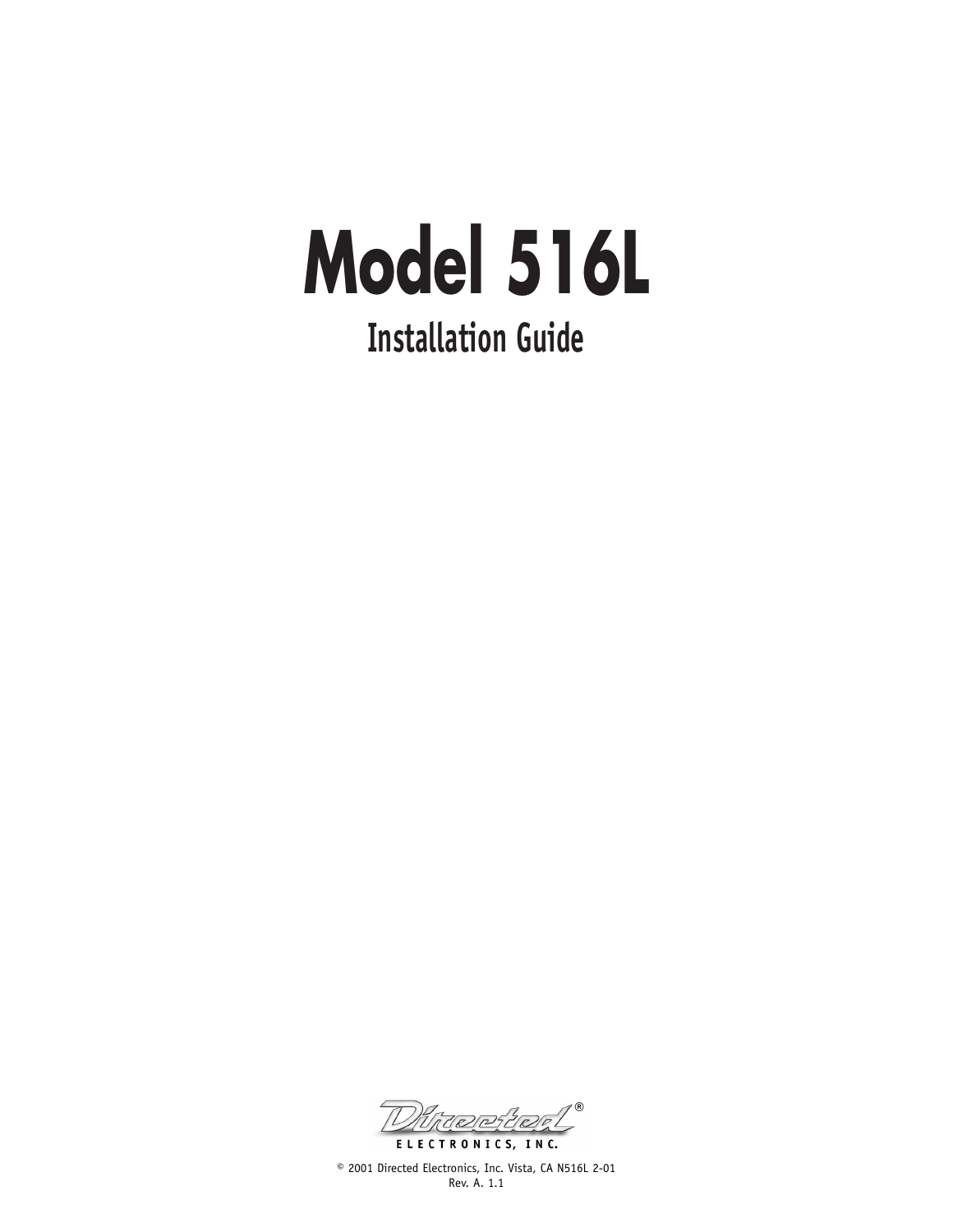### **table of contents**

*Bitwriter™, Code Hopping™, DEI®, Directed™, Doubleguard®, ESP™, FailSafe®, Ghost Switch™, Learn Routine™, Nite-Lite®, Nuisance Prevention Circuitry®, NPC®, Revenger®, Silent Mode™, Soft Chirp®, Stinger®, Valet®, Vehicle Recovery System®, VRS®, and Warn Away® are all Trademarks or Registered Trademarks of Directed Electronics, Inc.*

---------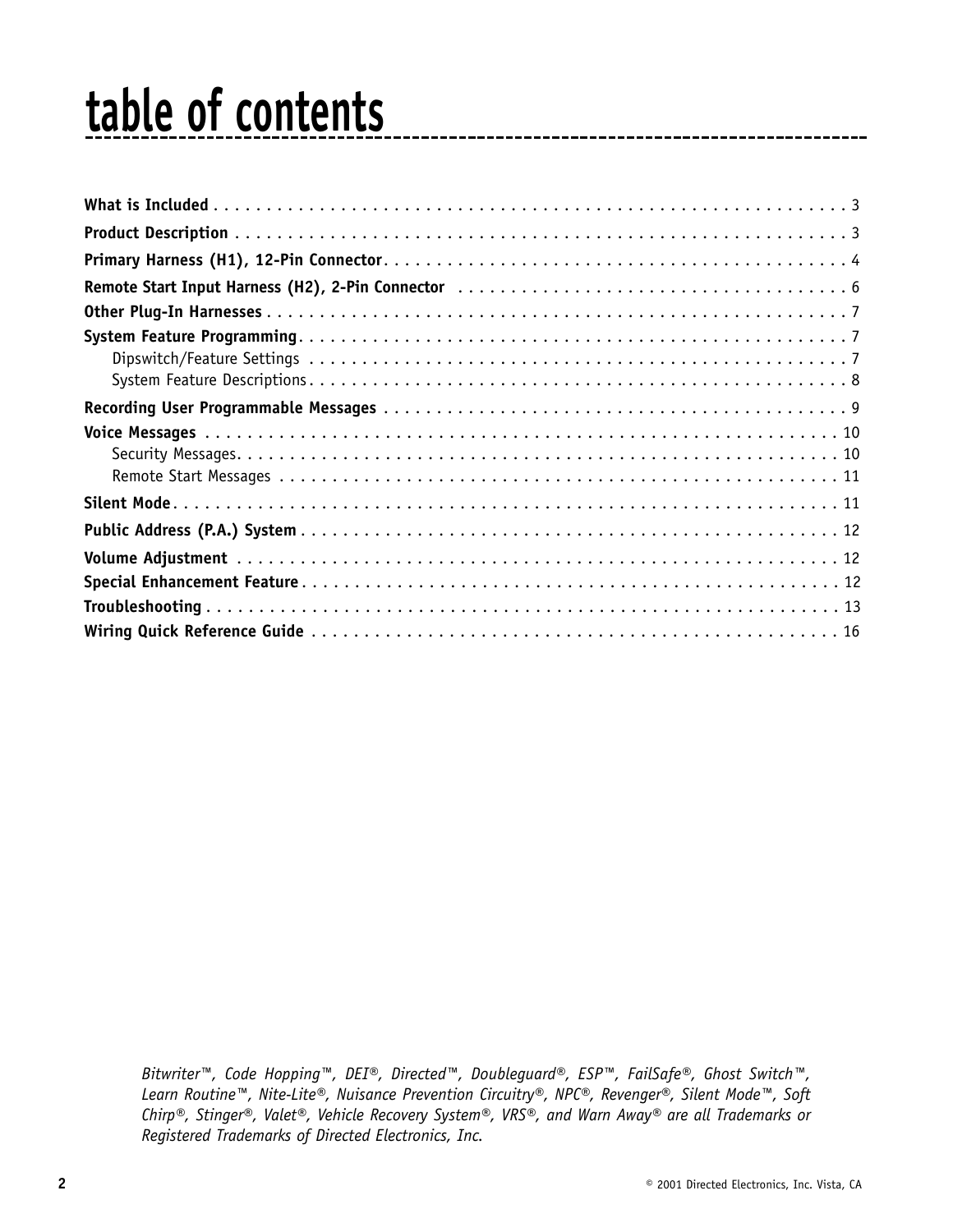## **what is included**

- Primary (H1) 12-pin harness
- Remote start  $(H2)$  2-pin input harness
- Control module
- Speaker p/n 518N
- Plug-in LED harness
- Plug-in program/record button harness
- Plug-in microphone

### **product description**

The 516L Voice Module is designed to add English or Japanese voice message capability to a vehicle security or remote start system. It can be programmed to generate generic or Viper-specific messages in either English or Japanese. The appropriate voice messages are generated by monitoring the host security or remote start system's input and output signals for the following functions: arming, disarming, Warn Away® , zone error, and zone violation.

The 516L can be adapted to most vehicle security systems by monitoring both the siren wire and the groundwhen-armed output or simply by monitoring the ground-when-armed output. When using the voice module with most DEI systems, we recommend wiring and programming the 516L to monitor both the security system's siren output and ground-when-armed wire. Monitoring the siren output allows the full range of 516L features, along with the alarm system's Silent Mode feature, to be utilized with most DEI systems. The 516L is also capable of adapting to many non-DEI security systems by wiring and programming the 516L to monitor only the groundwhen-armed output wire.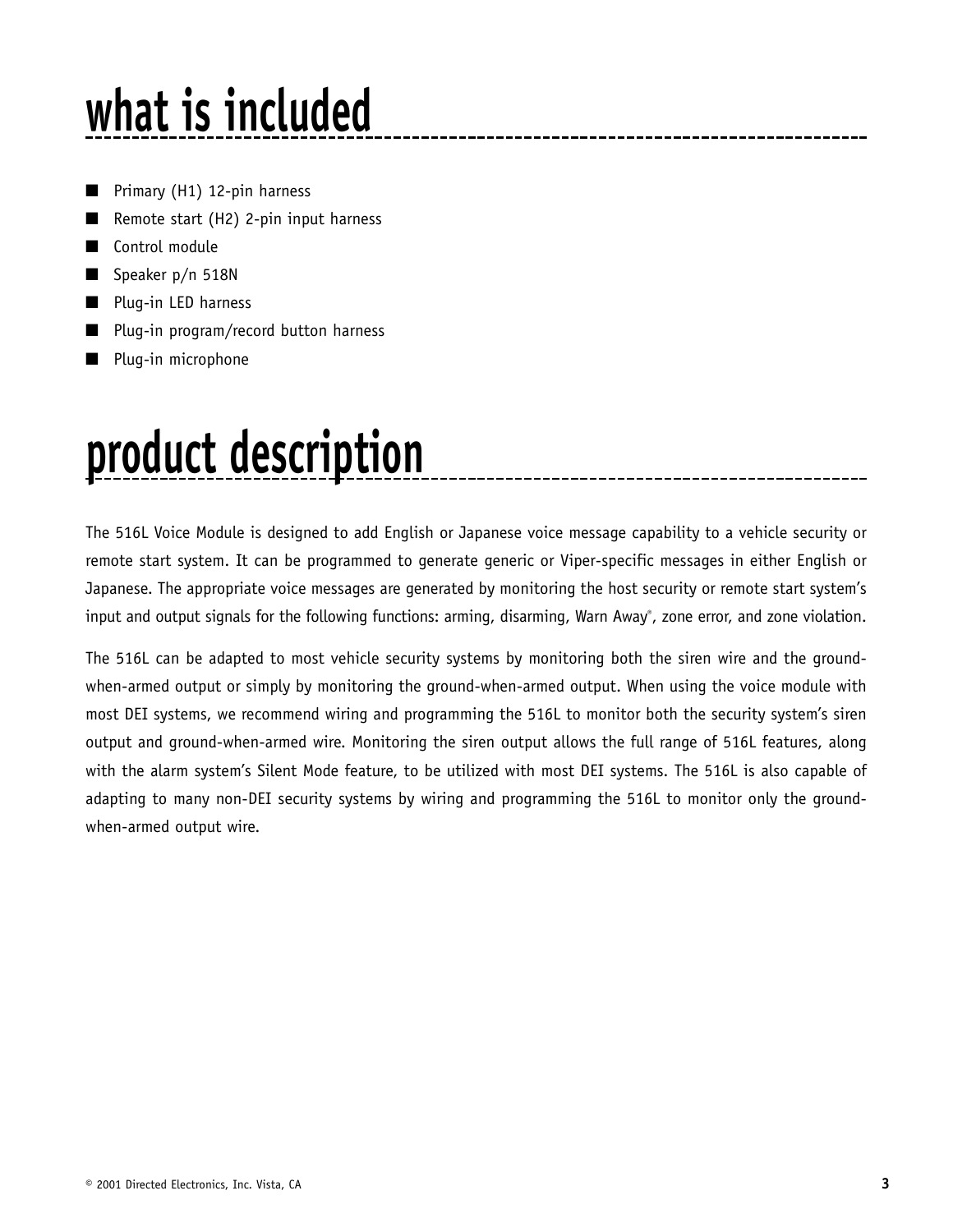# **primary harness (H1), 12-pin connector**

| H1/1  | <b>GRAY</b>        | <b>SPEAKER OUTPUT</b>                  |
|-------|--------------------|----------------------------------------|
| H1/2  | <b>GRAY</b>        | <b>SPEAKER OUTPUT</b>                  |
| H1/3  | <b>BLUE</b>        | (-) HOOD/TRUNK INPUT                   |
| H1/4  | <b>GREEN</b>       | (-) DOOR TRIGGER INPUT                 |
| H1/5  | <b>BROWN</b>       | <b>OPTIONAL SIREN INPUT</b>            |
| H1/6  | <b>BLACK/WHITE</b> | <b>CUSTOM RECORDED MESSAGE 3 INPUT</b> |
| H1/7  | <b>RED/WHITE</b>   | <b>CUSTOM RECORDED MESSAGE 2 INPUT</b> |
| H1/8  | <b>BLUE/WHITE</b>  | <b>CUSTOM RECORDED MESSAGE 1 INPUT</b> |
| H1/9  | <b>ORANGE</b>      | <b>GROUND-WHEN-ARMED INPUT</b>         |
| H1/10 | <b>YELLOW</b>      | (+) 12V IGNITION INPUT                 |
| H1/11 | <b>BLACK</b>       | (-) CHASSIS GROUND INPUT               |
| H1/12 | <b>RED</b>         | (+) 12V CONSTANT POWER INPUT           |

The primary harness plugs into the 12-pin socket of the control module.

**H1/1 and H1/2 GRAY speaker outputs (2):** Connect these wires to the speaker provided with the system.

*IMPORTANT! If these wires are shorted to ground, the unit will be damaged.*

**H1/3 BLUE (-) hood/trunk input:** This wire responds to a (-) input with an instant trigger, ideal for hood/trunk pins.

**H1/4 GREEN (-) door trigger input:** Most vehicles use negative door trigger circuits. Connect the green wire to a wire that shows ground when any door is opened. In vehicles with factory delays on the domelight circuit, there is usually a wire that is unaffected by the delay circuitry. For vehicles with a positive door trigger circuit, a relay must be added as shown in the following diagram:

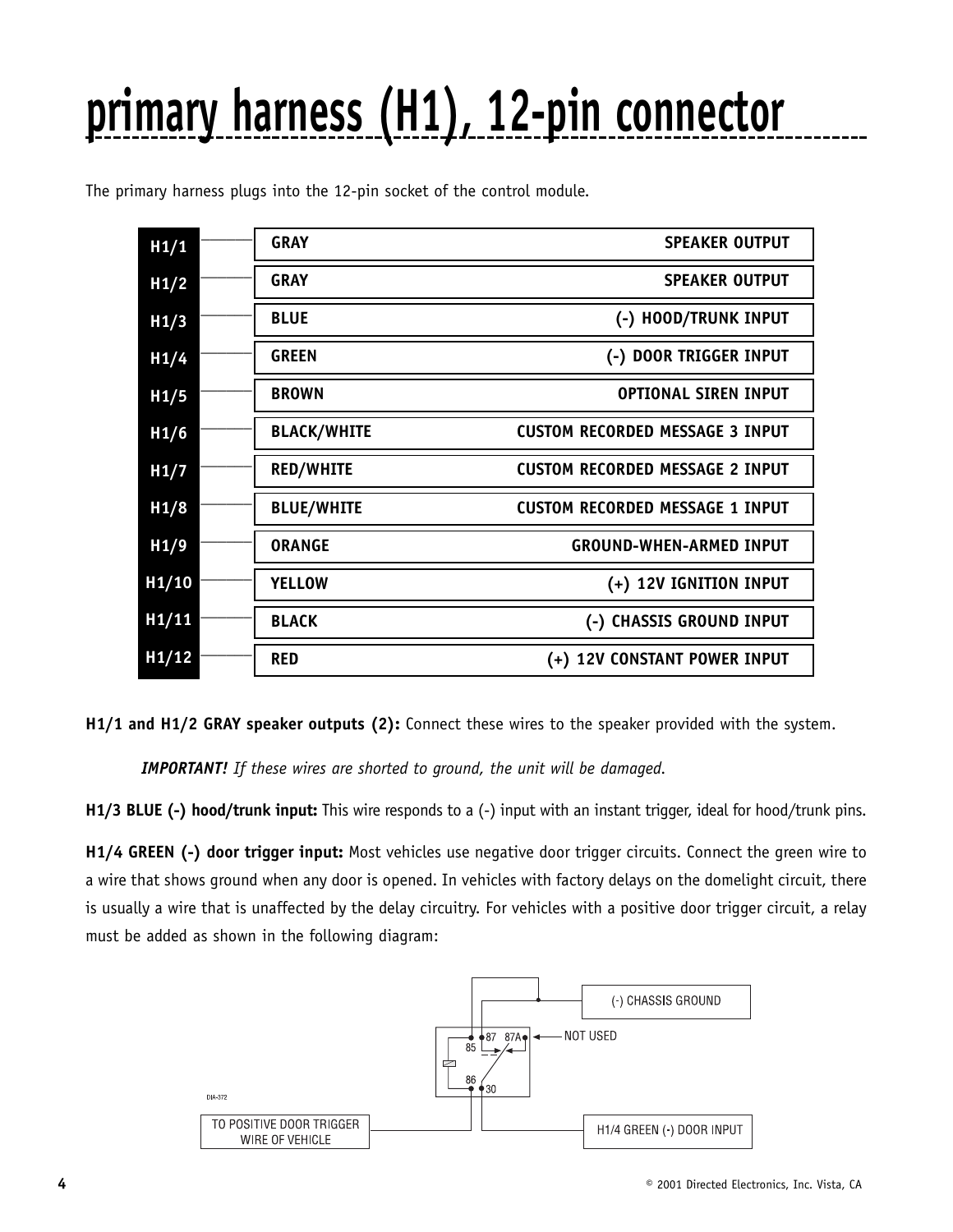**H1/5 BROWN optional (+) siren input:** This wire is used to monitor the siren chirps of an alarm system and should only be connected if Silent Mode will be utilized. If you are using a DEI system, connect the H1/5 BROWN wire to the (+) siren output of the DEI security system.

**H1/6 BLACK WHITE, H1/7 RED/WHITE, and H1/8 BLUE/WHITE custom recorded multiplex inputs:** These three wires are multiplex sensor inputs. All three wires will function similarly, depending on whether the Siren Monitoring feature (Feature 3) is programmed ON or OFF:

- When the Siren Monitoring feature is programmed OFF: Inputs shorter than 0.8 seconds will activate the "Triggered" message once, while inputs longer than 0.8 seconds will repeat the "Triggered" message six times.
- When the Siren Monitoring feature is programmed ON: Inputs shorter than 0.8 seconds will activate the "Triggered" message once, while inputs longer than 0.8 seconds will repeat the "Triggered" message every 5 seconds until the siren resets.

*NOTE: The "Violation" message has its own separate indication.*

The wires are assigned to the following message numbers:

- H1/6 BLACK/WHITE is used for Message 3 input.
- H1/7 RED/WHITE is used for Message 2 input.
- H1/8 BLUE/WHITE is used for Message 1 input.

**H1/9 ORANGE armed input:** Connect this input to the security system wire that supplies a (-) 500 mA ground as long as the security system is armed. This output should cease as soon as the system is disarmed. When connecting the H1/9 wire to the ground-when-armed output of a security system that utilizes starter kill, the starter kill relay must be isolated with a lamp diode (1N4004) to prevent ground feedback from the starter kill relay. See the following diagram:

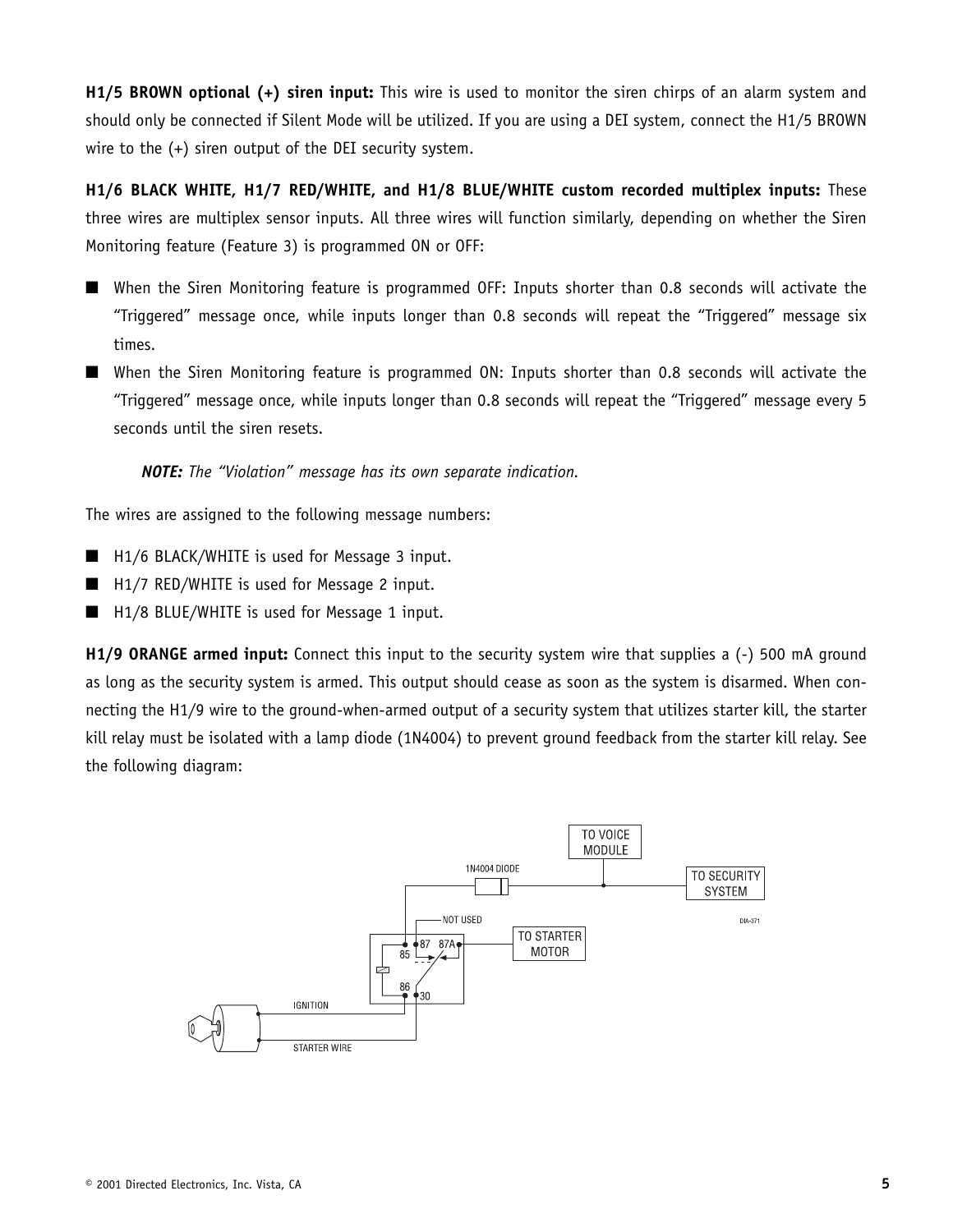**H1/10 YELLOW (+) 12V ignition input:** The H1/10 YELLOW wire must be connected to the true (+)12V ignition wire of the vehicle, whether the 516L is being interfaced with a security system or a remote start system.



**H1/11 BLACK (-) chassis ground input:** Remove any paint and connect this wire to bare metal, preferably with a factory bolt rather than your own screw. (Screws tend to either strip or loosen with time.) We recommend grounding all your components, including the siren, to the same point in the vehicle.



**H1/12 RED (+) constant power input:** Connect this wire to the positive battery terminal or to the constant 12V supply to the ignition switch.

*NOTE: Always use a fuse within 12 inches of the point you obtain (+)12V.* 

### **remote start input harness (H2), 2-pin connector**

This harness and its connections are only required when wiring the 516L to a remote start system. The remote start input harness plugs into the red 2-pin socket on the control module. When interfaced with a remote start system, the 516L detects various remote start states by monitoring the H1/10 YELLOW, H2/1 ORANGE/BLACK, and H2/2 BLUE/BLACK wires, and in different combinations of wire activation, the 516L emits the appropriate voice message.

| H2/1 | <b>ORANGE/BLACK</b> | (-) ACCESSORY INPUT (OPTIONAL)              |
|------|---------------------|---------------------------------------------|
| H2/2 | <b>BLUE/BLACK</b>   | (-) STATUS/SECOND IGNITION INPUT (OPTIONAL) |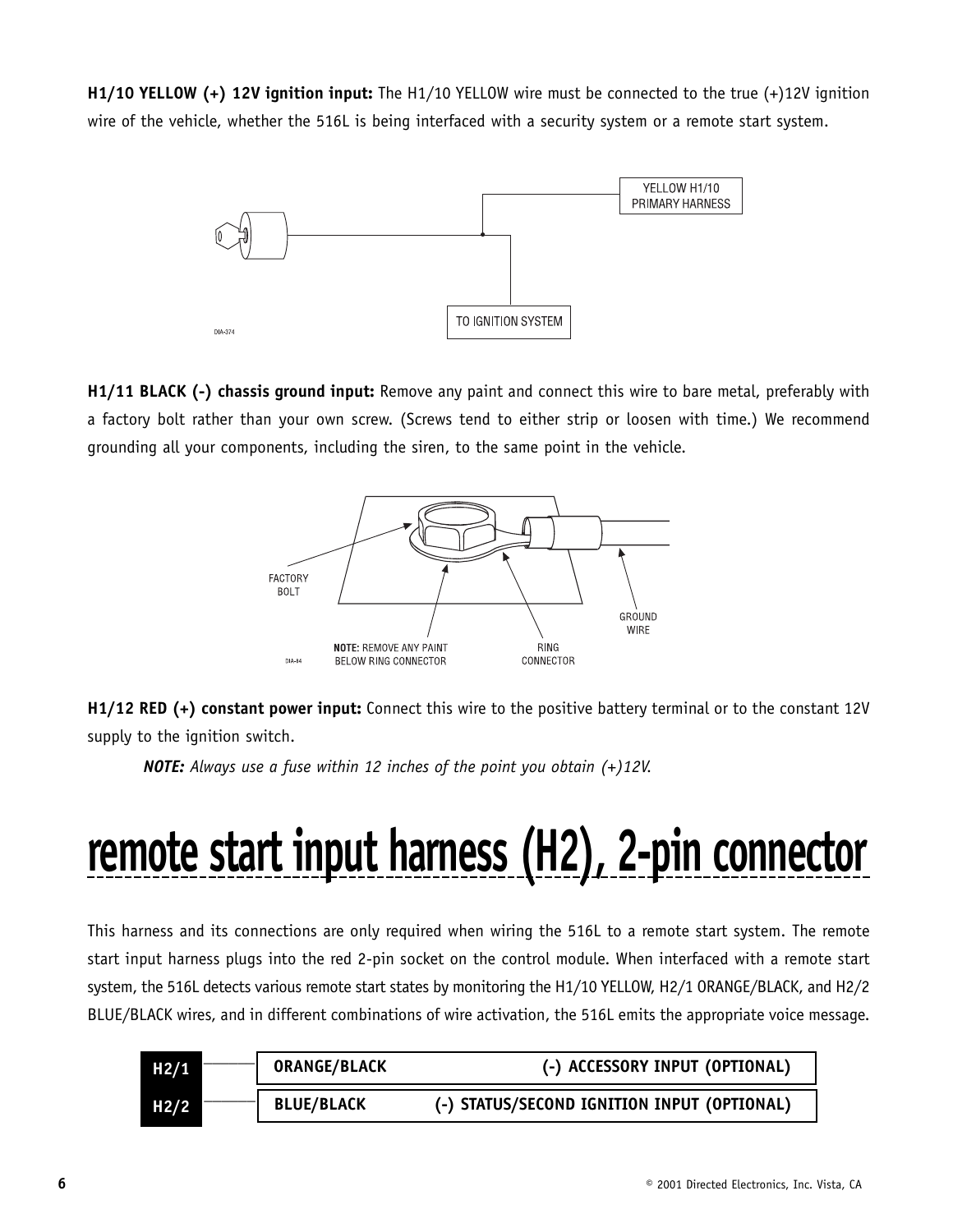**H2/1 ORANGE/BLACK (-) accessory input (optional):** Connect the H2/1 ORANGE/BLACK wire to the (-) accessory output of the remote start system. This wire is located in the relay satellite ribbon harness on most DEI remote start systems. The remote start accessory output will show ground as long as the remote start is activated, except for a brief period when the system is cranking.

**H2/2 BLUE/BLACK (-) status/second ignition input (optional):** Connect this wire to the (-) status output or (-) ignition output of the remote start system.

### **other plug-in harnesses**

The status LED plugs into the white 2-pin socket. The program/record button plugs into the blue 2-pin socket of the control module. There is also a phono-jack for the plug-in microphone.

### **system feature programming**

#### **dipswitch/feature settings**

The 516L has selectable dipswitch settings for programming the system's features. The four dipswitches are located underneath the unit's removable door. To select a system feature setting, simply move the dipswitch in the direction of the arrow for the ON setting, or in the opposite direction for the OFF setting:



| DIPSWITCH/FEATURE NUMBER | <b>FEATURE</b>                | ON SETTING   | OFF SETTING     |
|--------------------------|-------------------------------|--------------|-----------------|
|                          | LANGUAGE                      | ENGLISH      | <b>JAPANESE</b> |
|                          | MESSAGE TYPE                  | <b>VTPER</b> | GENERIC         |
|                          | SIREN MONITORING (BROWN WIRE) | 0Ν           | 0FF             |
| 4                        | REMOTE START RUNNING MESSAGE  | REPEATING    | <b>ONE TIME</b> |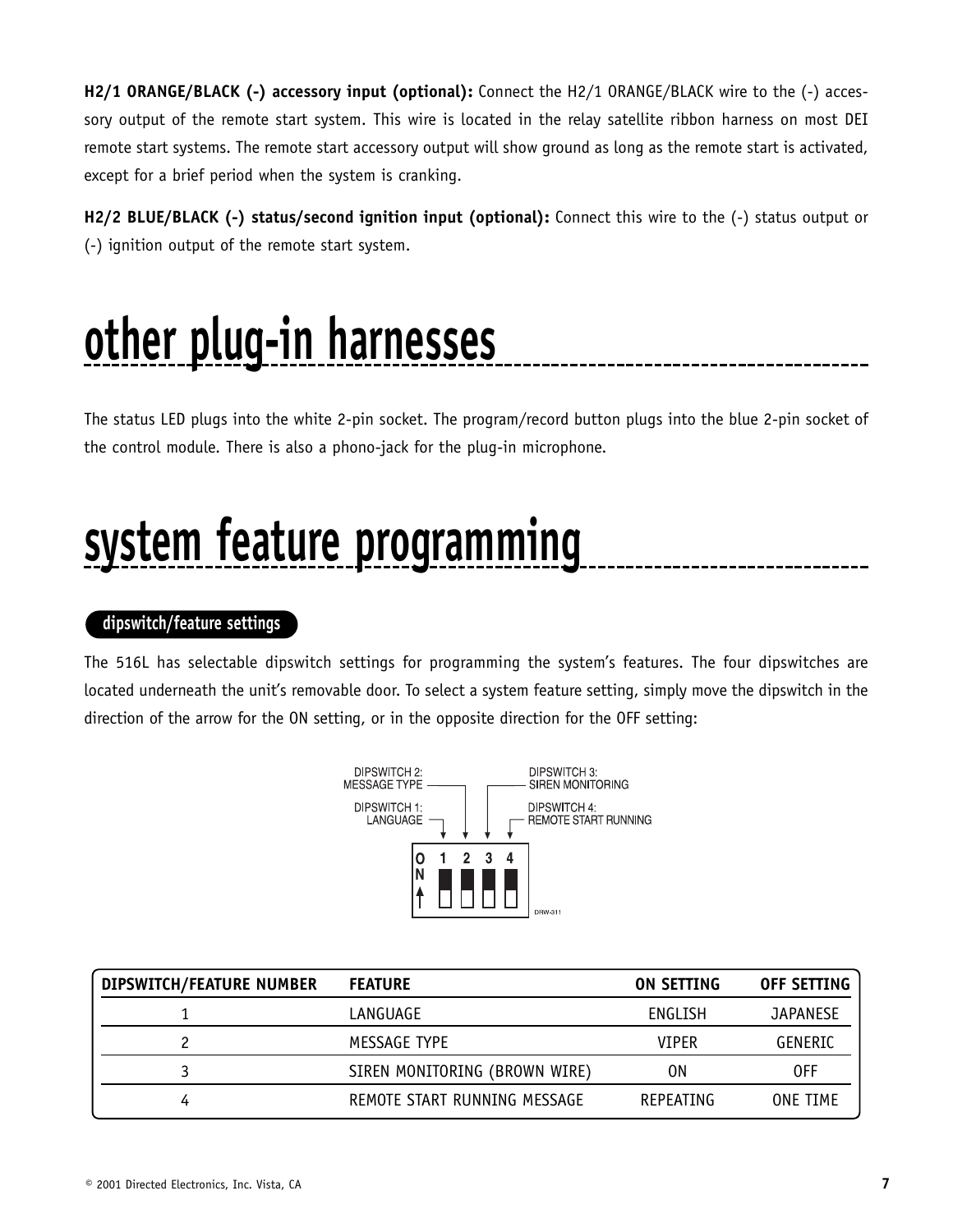#### **system feature descriptions**

**FEATURE 1 - LANGUAGE:** Dipswitch 1 is used to select either English or Japanese as the language in which the voice messages and programming instructions will be announced.

**FEATURE 2 - MESSAGE TYPE:** Dipswitch 2 is used to select either Viper or generic voice messages. For example, when programmed for the Viper setting the system would announce "Viper disarmed", while a system programmed with the generic setting would announce, "System disarmed."

**FEATURE 3 - SIREN MONITORING:** Dipswitch 3 is used to turn the siren monitoring feature on or off. In the on setting, the H1/5 BROWN wire monitors the siren wire of the security system so that the Silent Mode feature can be retained. In the off setting, the H1/5 BROWN wire will not be monitored, and the system will always generate the armed voice message and error messages. In the off setting, the Silent Mode feature cannot be utilized.

**FEATURE 4 - REMOTE START RUNNING MESSAGE:** Dipswitch 4 is used to select either a repeating or one-time "Caution, Valet operating vehicle" message to warn anyone near the vehicle that the Valet feature is running the car. In the on setting, the message will repeat once every 60 seconds after the vehicle has been remote started. In the off setting, the message will only be generated once.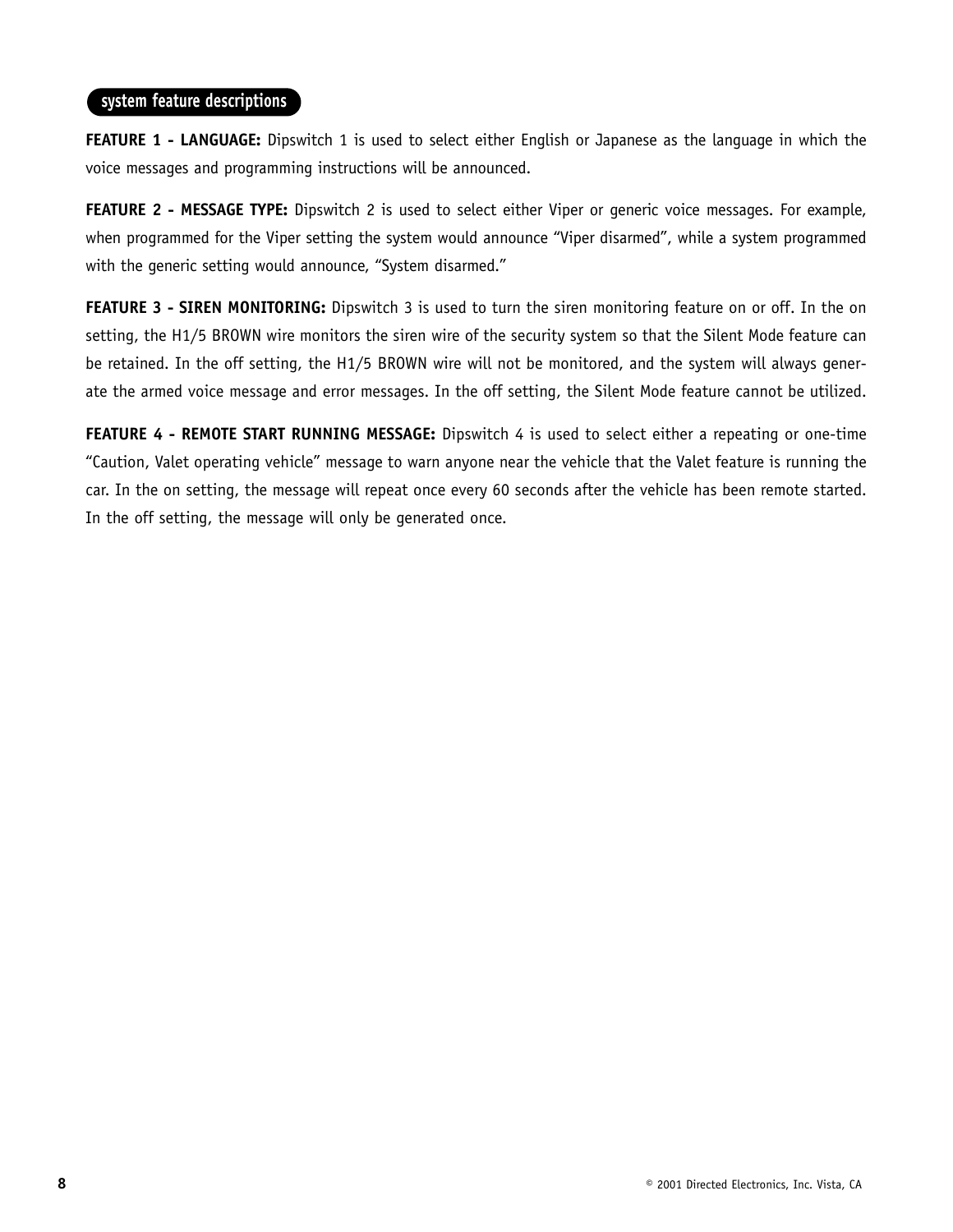## **recording user programmable messages**

The 516L provides nine 5-second message slots to record user programmable messages for the three auxiliary trigger inputs. These messages can be recorded and programmed using a learn routine. Depending on the language selected by the position of Dipswitch 1, programming instructions will be announced in either English or Japanese to guide the programmer through the steps of the recording learn routine.

#### **To record a voice message using the learn routine:**

- 1. Open one of the vehicle doors. (The GREEN door trigger input must be grounded.)
- 2. Turn on the ignition. (The YELLOW ignition input must be powered.)
- 3. Press and release the program/record button the number of times corresponding to whichever of the nine 5-second message slots you wish to record.

| <b>MESSAGE SLOT</b><br><b>NUMBER</b> | <b>MESSAGE INPUT WIRE</b>                 | ANNOUNCEMENT |
|--------------------------------------|-------------------------------------------|--------------|
|                                      | BLUE/WHITE input, zone error message      |              |
| 2                                    | BLUE/WHITE input, triggered message       |              |
| 3                                    | BLUE/WHITE input, zone violation message  |              |
| 4                                    | RED/WHITE input, zone error message       |              |
| 5                                    | RED/WHITE input, triggered message        |              |
| 6                                    | RED/WHITE input, zone violation message   |              |
|                                      | BLACK/WHITE input, zone error message     |              |
| 8                                    | BLACK/WHITE input, triggered message      |              |
| 9                                    | BLACK/WHITE input, zone violation message |              |
|                                      |                                           |              |

- 4. Press and **HOLD** the program/record button. The unit will announce the number of the selected message slot and you will then hear the word "recording". The LED will turn on to indicate that the microphone is active and that a 5-second message may now be recorded.
- 5. When you are finished recording a message, release the program/record button and the LED will go out. You may also want to write down your custom recorded messages in the spaces provided in the table above.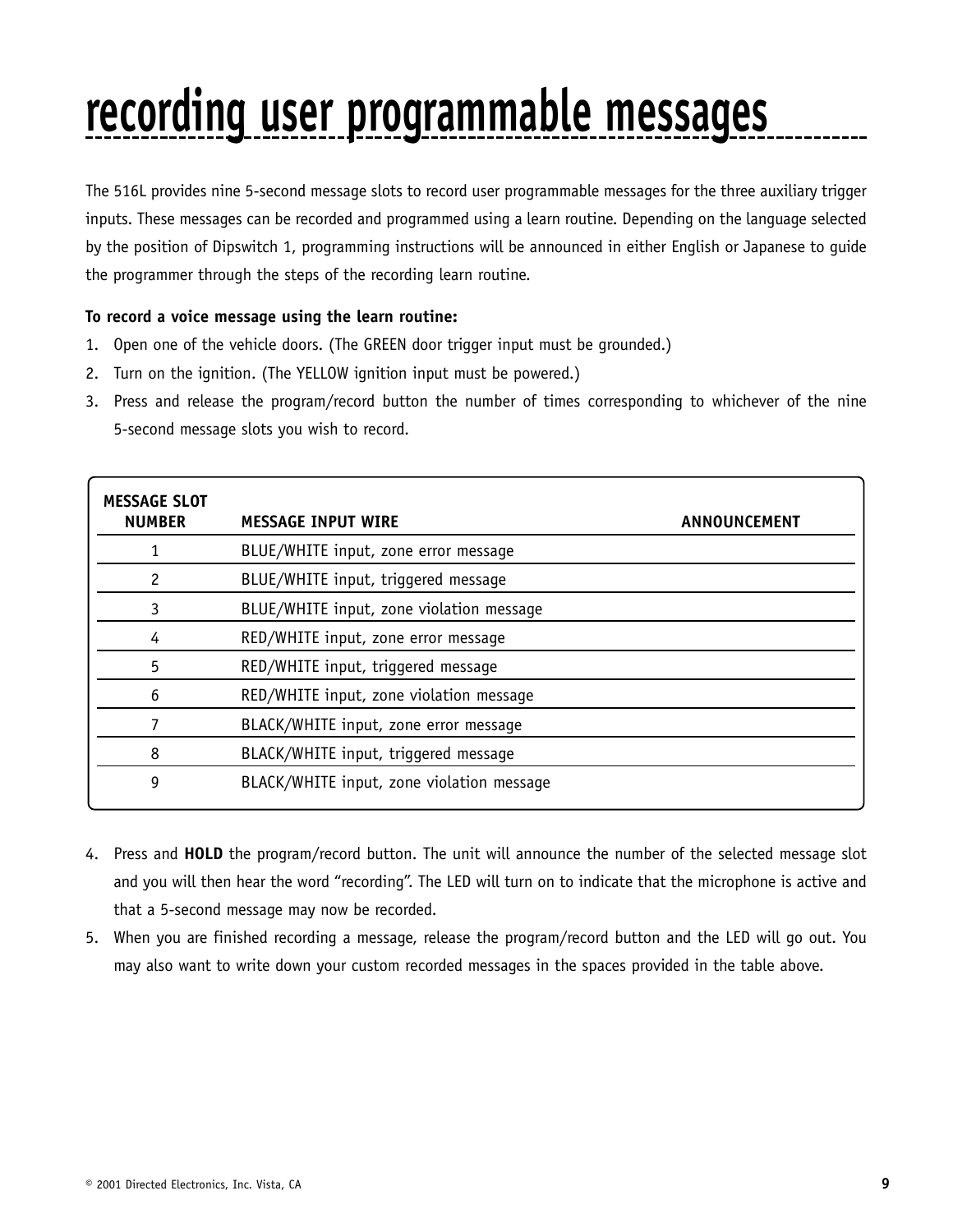### **voice messages**

The voice messages described in this section will be in either English or Japanese, and either generic or Viperspecific, depending on how the 516L was programmed. Also note that if Siren Monitoring (Feature 3 in the *System Feature Programming* section of this guide) has been programmed on, then Silent Mode may be activated and voice commands may be eliminated for a single arming or disarming cycle.

#### **security messages**

**Error messages:** The following voice messages will be generated if there are errors in the respective zones:

| <b>SYSTEM STATE</b>                 | <b>MESSAGE GENERATED</b>                     |
|-------------------------------------|----------------------------------------------|
| Error detected on GREEN input       | "Check doors"                                |
| Error detected on BLUE input        | "Check hood or trunk"                        |
| Error detected on BLUE/WHITE input  | Custom recorded error message for this input |
| Error detected on RED/WHITE input   | Custom recorded error message for this input |
| Error detected on BLACK/WHITE input | Custom recorded error message for this input |

**While the system is armed:** While the system is armed these voice messages will be generated for the respective system states:

| <b>SYSTEM STATE</b>                           | <b>MESSAGE GENERATED</b>                       |
|-----------------------------------------------|------------------------------------------------|
| System is armed/Siren input is activated once | Arm message                                    |
| <b>GREEN</b> trigger input detected           | "Intruder alert, door access"                  |
| BLUE trigger input detected                   | "Intruder Alert, hood or trunk access"         |
| BLUE/WHITE trigger input detected             | Custom recorded trigger message for this input |
| RED/WHITE trigger input detected              | Custom recorded trigger message for this input |
| BLACK/WHITE trigger input detected            | Custom recorded trigger message for this input |

*NOTE: If a dual-stage sensor is used, inputs shorter than 0.8 seconds will report the Warn Away/ Violation custom recorded message.*

**While the system is disarmed:** When the system is disarmed, the disarm message will be heard. The 516L will then recall any trigger inputs (up to 3) that were violated during the last arming cycle, and the voice messages for the appropriate triggers will be generated: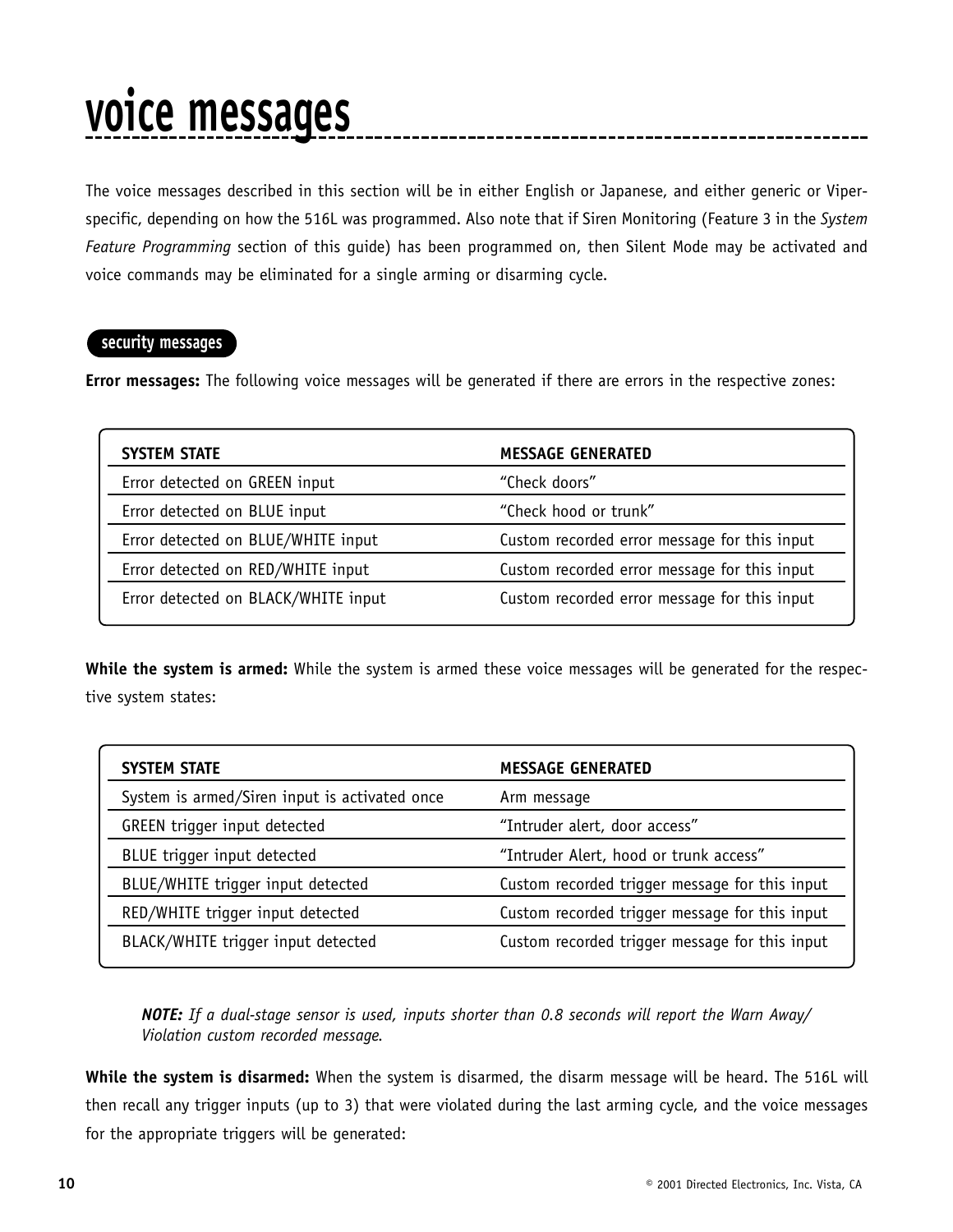| <b>SYSTEM STATE</b>                               | <b>MESSAGE GENERATED</b>                       |
|---------------------------------------------------|------------------------------------------------|
| System is disarmed/Siren input is activated twice | Disarm message                                 |
| GREEN trigger input detected                      | "Door violation"                               |
| BLUE trigger input detected                       | "Hood or trunk violation"                      |
| BLUE/WHITE trigger input detected                 | Custom recorded trigger message for this input |
| RED/WHITE trigger input detected                  | Custom recorded trigger message for this input |
| BLACK/WHITE trigger input detected                | Custom recorded trigger message for this input |

#### **remote start messages**

The following messages will only be heard when using the 516L with a remote start system:

**"Valet now starting engine, stand clear."** Once the remote start sequence is initiated, the voice module will generate this message.

**"Caution, Valet operating vehicle."** While the vehicle is running after having been remote started, the 516L will generate this message every 60 seconds to warn anyone near the vehicle that the Valet is operating the vehicle. If the 516L has been programmed to generate this message only once (Dipswitch #4 is in the off position, see *System Feature Programming* section of this guide), then this message will only be heard one time, 2 seconds after the H2/1 ORANGE/BLACK wire activates.

**"Valet engine shutdown."** When the H1/10 YELLOW, H2/1 ORANGE/BLACK, and H2/2 BLUE/BLACK wires are all deactivated, engine shutdown is indicated, and this message will be generated.

**"Engine control manual."** If the H2/1 ORANGE/BLACK and the H2/2 BLUE/BLACK wires deactivate, but the H1/10 YELLOW wire remains active, the 516L assumes that the customer has taken over operation of the vehicle to drive it and will generate this voice message.

**"Engine control Valet."** Anytime the H2/1 ORANGE/BLACK and the H2/2 BLUE/BLACK wire activate while the H1/10 YELLOW input is already active, the unit will assume that Valet take-over is occurring and this message will be generated.

### **silent mode**

When the 516L is used in conjunction with most DEI security systems, Silent Mode can be used to temporarily turn off the arm or disarm confirmation voice message before either arming or disarming the security system. The confirmation message will then be eliminated for that one operation only.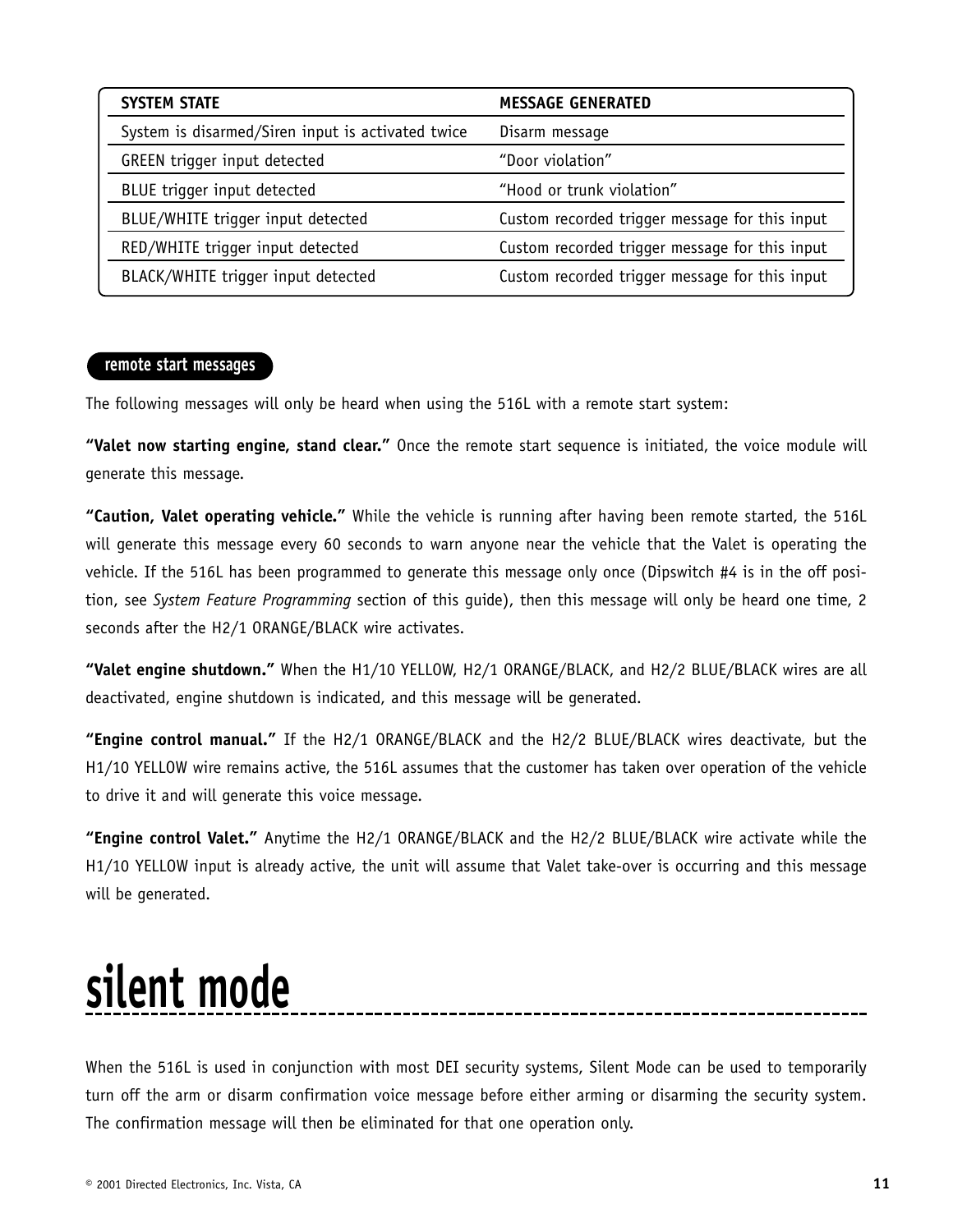In order to retain the Silent Mode feature in a DEI system that is being used with the 516L, the H1/5 BROWN wire must be connected to the siren wire of the DEI system and Dipswitch #3, which controls the Siren Monitoring feature, must be turned on. (See *Feature Descriptions* in the *System Feature Programming* section of this guide.) The 516L monitors the siren output pulses to determine when to generate voice messages for the arm and disarm commands. If siren pulses are not detected during the arming or disarming process, the 516L will not send voice messages for these commands.

# **public address (p.a.) system**

The public address function of the 516L can be used to talk to people outside of your vehicle. To use the public address system, press and **HOLD** the program/record button. Wait for the LED light to illuminate steadily to enter P.A. Mode. While in P.A. Mode, all sounds detected by the microphone will be amplified by the 516L and reproduced by the speaker.

*NOTE: Before using the 516L in P.A. Mode, check local regulations regarding exterior speakers in moving vehicles.*

### **volume adjustment**

The 516L has a volume adjustment knob on the side of the control module for controlling the speaker volume. Simply turn the knob counter-clockwise to decrease the volume or clockwise to increase the volume.

### **special enhancement feature**

In order to eliminate the chirp confirmation feature from a DEI security system but still retain the 516L arm/disarm voice message confirmation, the component controlling siren chirps must be removed from the siren module. (See the siren instructions of the DEI security system for details.)

If Silent Mode is desired, the chirp confirmation feature of the DEI security system cannot be programmed to the OFF setting when interfacing with the 516L. When the 516L's Siren Monitoring feature is in the ON setting, the unit relies on pulses from the security system's siren output to indicate arm/disarm confirmation. If the security system's chirp confirmation feature is programmed OFF, the 516L cannot detect the siren chirps, and therefore the arming and disarming commands will be ignored.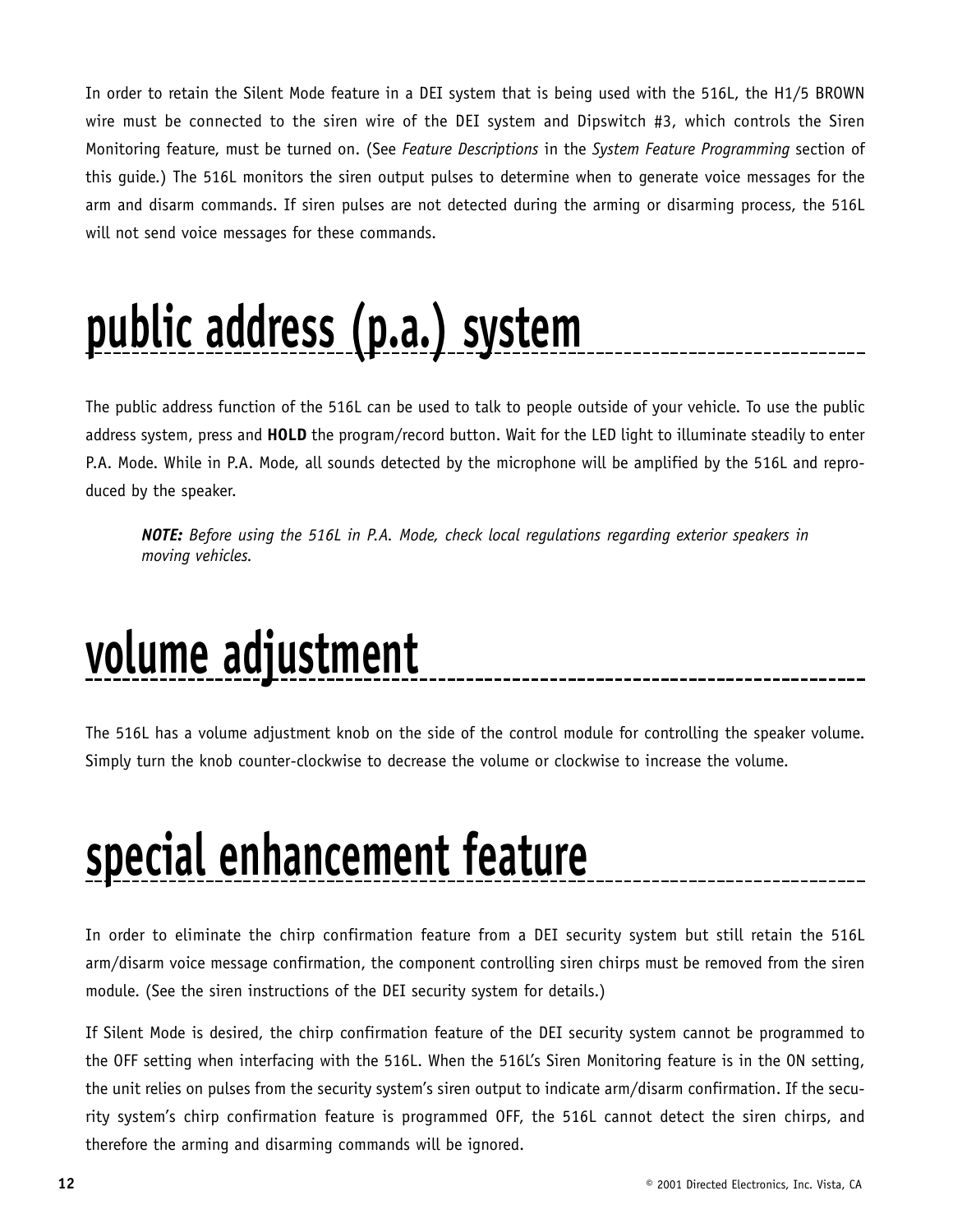## **troubleshooting**

#### **The 516L does not report arming and disarming messages:**

■ Is the 516L ground-when-armed input wire connected to the security system's ground-when-armed output?

#### **The 516L does not report arming and disarming messages, but when the vehicle ignition key is turned off, the 516L reports the disarming message:**

■ If the security system has starter kill, the starter kill relay must be isolated with a 1-amp diode (1N4004). (See *H1/9 ORANGE armed input* description in the *Primary Harness (H1), 12-Pin Connector* section of this guide.)

#### **When interfaced with the 516L, the DEI security system will not perform Silent Mode:**

- Has Channel 2 of the security system been programmed?
- The 516L's optional H1/5 BROWN siren input wire and the H1/9 ORANGE ground-when-armed input must be connected to the security system.
- Make sure that Dipswitch #3 (Siren Monitoring) on the 516L is in the on position. (See *Dipswitch/Feature Settings* section of this guide.)

#### **When the vehicle is remote started the 516L does not announce, "Valet now starting, stand clear":**

- The H1/10 YELLOW wire of the 516L should be connected to the true ignition wire of the vehicle and NOT to an accessory wire.
- $\blacksquare$  The H1/10 YELLOW wire must read  $(+)$ 12V ignition while the vehicle is remote started.
- Make sure that the H2/1 ORANGE/BLACK and H2/2 BLUE/BLACK wires are properly connected to the remote start system. (See the *Remote Start Input Harness (H2), 2-Pin Connector* section of this guide.)

#### **The 516L does not report the status of the remote starter while the vehicle is remote started:**

■ Make sure that the H2/1 ORANGE/BLACK and H2/2 BLUE/BLACK wires are properly connected to the remote start system. (See the *Remote Start Input Harness (H2), 2-Pin Connector* section of this guide.)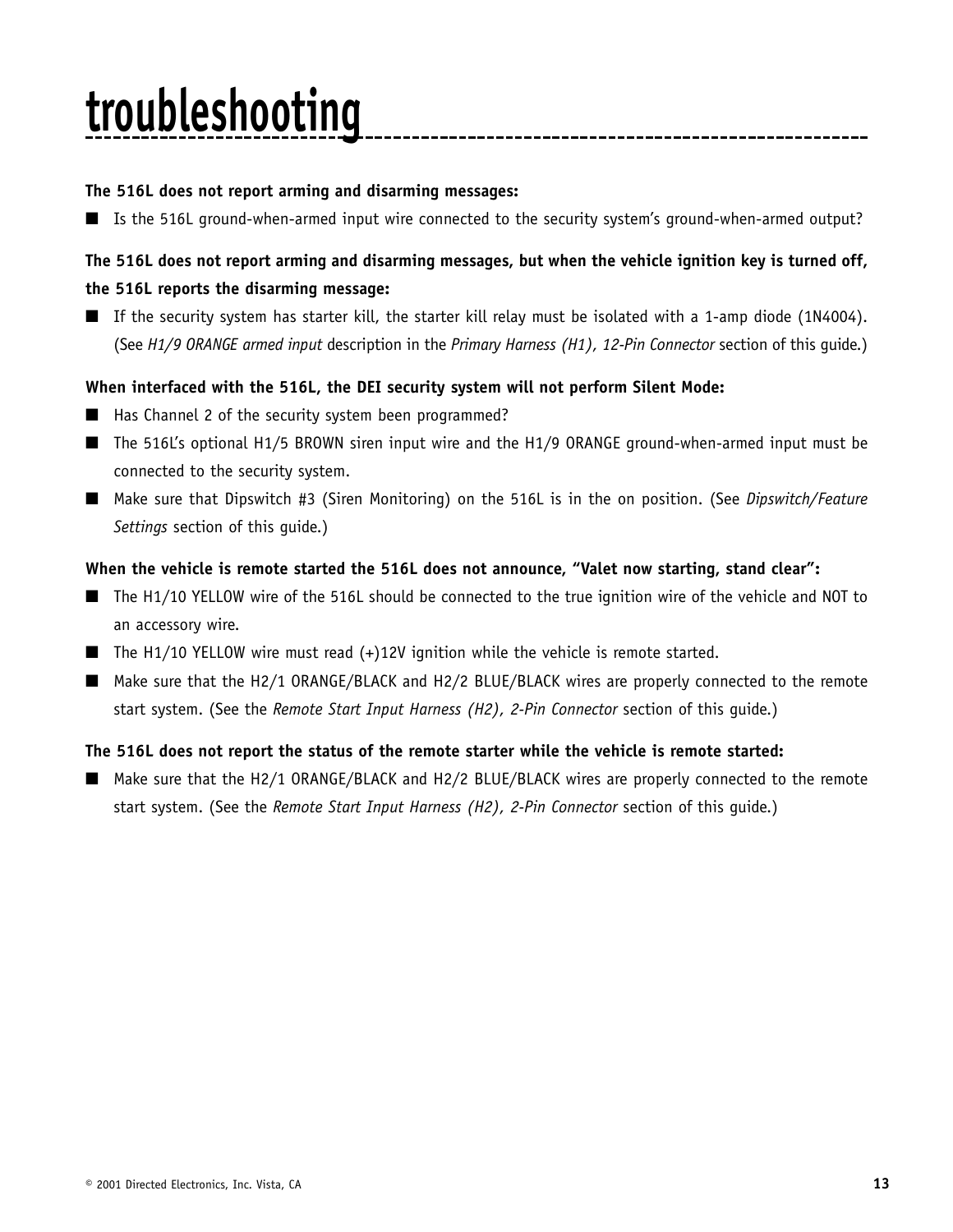### **notes**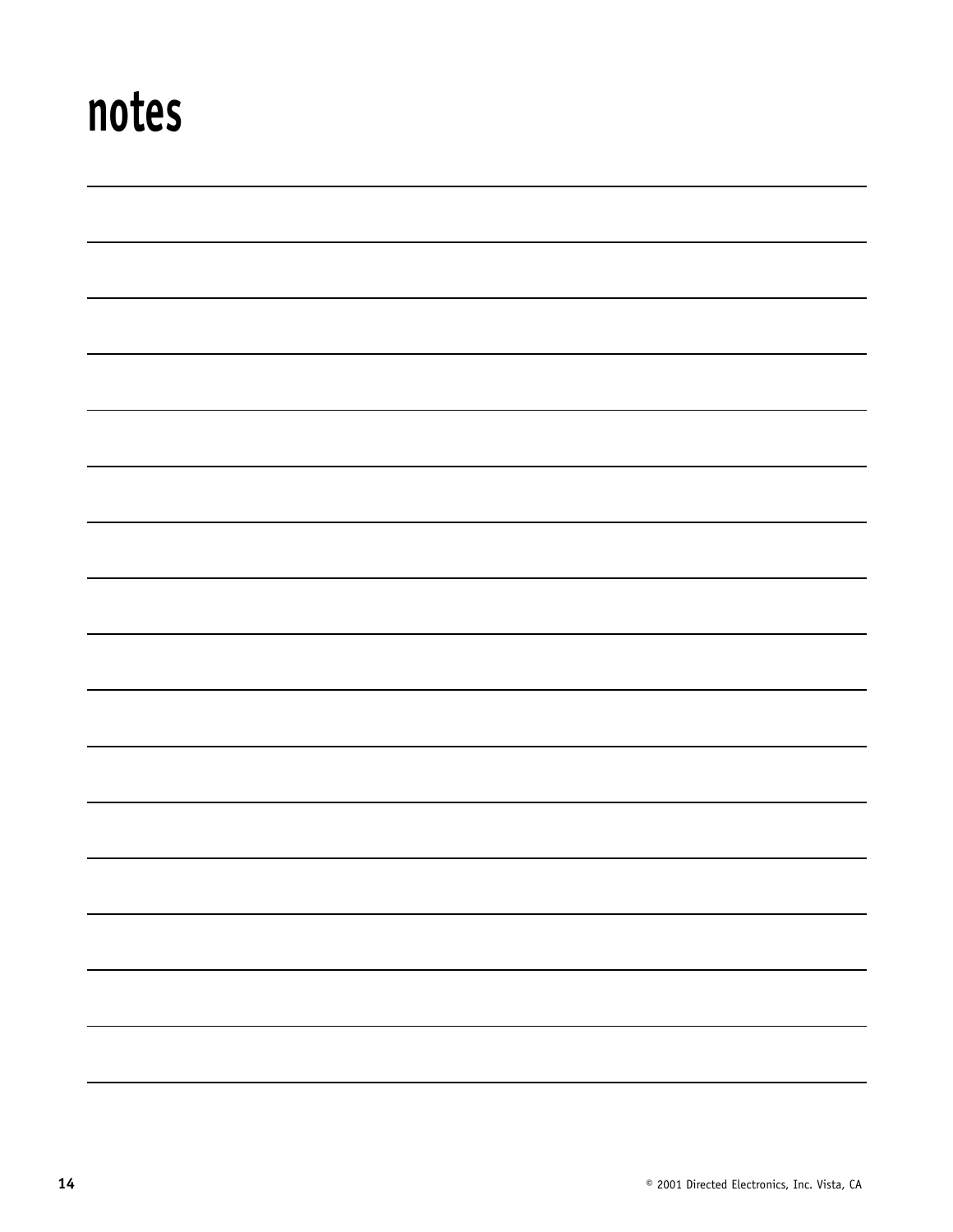### **notes**